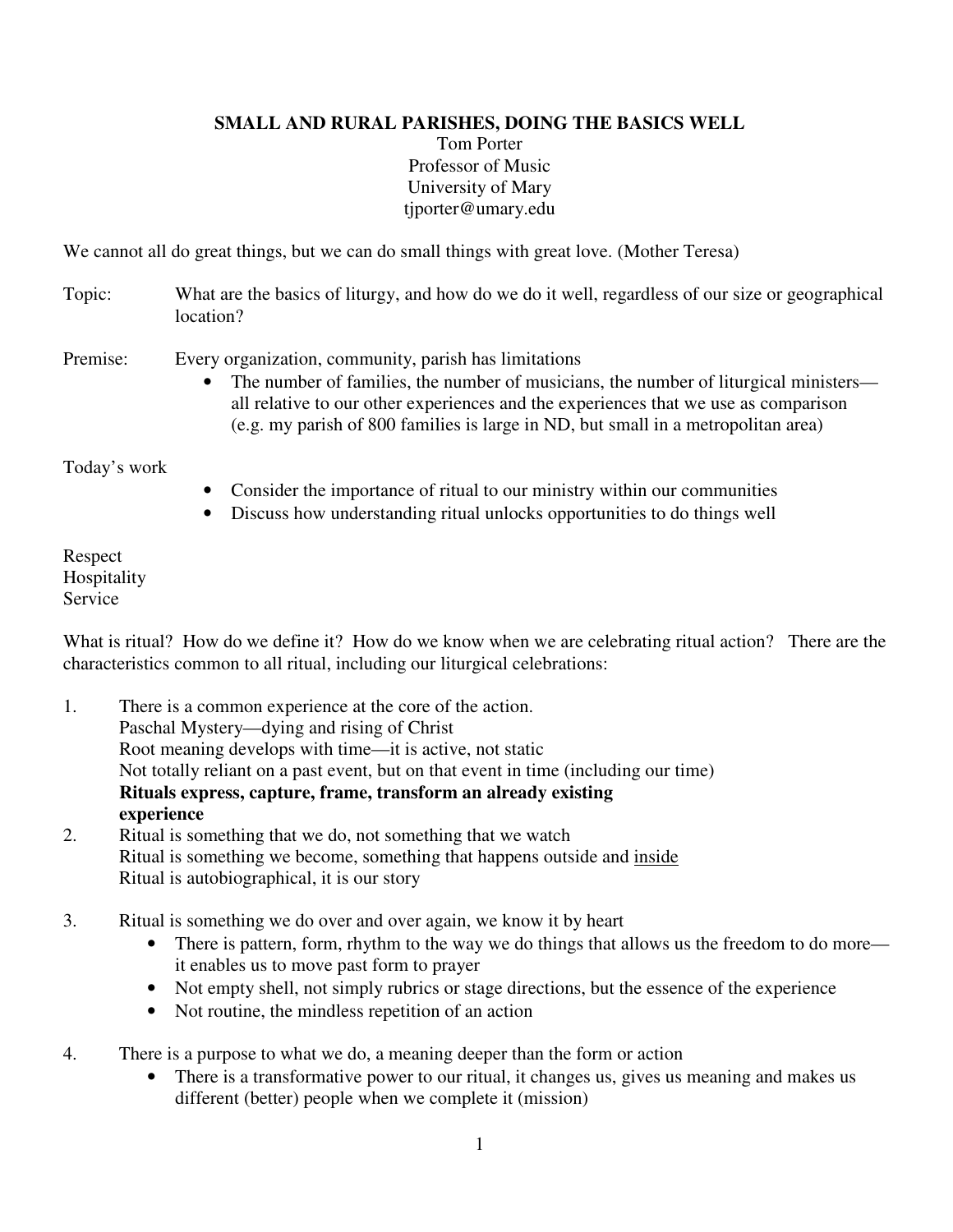- 5. Rituals belong to communities
	- Common experience touches every aspect of the definition
	- Not my root experience, but ours
	- Not my personal choice of behavior or action, but my willingness to participate in the action of a community (posture, singing, praying, listening)
	- Not my goal or mission, but the mission of the Church, the mission of the community of faith

Ritual Time: The Liturgical Year

*I measure time by the seasons of the Church,* began Fra Ludovico, *and every year begins anew, with Advent; it's the same year, over and over, indistinguishable from one another—*(Mirror, Mirror by Gregory Maguire— Author of Wicked—p. 212)

Fra Ludovico has it somewhat right

Every year begins anew

Advent is the start of our liturgical season

However, liturgical time is not a circle--the same each year, indistinguishable from year to year. It is more like a spiral, we progress but pass through similar planes

Doing the basics well in any parish (regardless of size) is celebrating the liturgical year well

The Constitution on the Sacred Liturgy states,

*Within the cycle of a year, moreover, the Church unfolds the whole mystery of Christ, from his incarnation and birth until his ascension, the day of Pentecost, and the expectation of blessed hope and of the Lord's return. Recalling thus the mysteries of redemption, the Church opens to the faithful the riches of the Lord's powers and merits, so that these are in some way made present in every age in order that the faithful may lay hold on them and be filled with saving grace*. (#102 b-c)

What a wonderful vision of how time is measured in our liturgical life. As ministers of the Church, we make this our goal, our responsibility—our choice of music, our time in preparation, our demeanor in serving others is meant to open to the faithful the riches of the Lord's powers and merits, so that these are in some way made present in every age in order that the faithful may lay hold on them and be filled with saving grace.

### **SUNDAY**

The celebration of ritual time begins with the celebration of Sunday. Sunday within the week is a microcosm of the Liturgical Year.

General Norms for the Liturgical Year and the Calendar state

*The Church celebrates the paschal mystery on the first day of the week, known as the Lord's Day or Sunday. This follows a tradition handed down from the apostles and having its origin from the day of Christ's resurrection. Thus Sunday must be ranked as the first holy day of all*. (GNLY 4)

How we ritualize Sunday

Acclamations are the heart of our ritual action, they highlight the climax points of our celebration Gospel acclamation Acclamations of the Eucharistic Prayer: Holy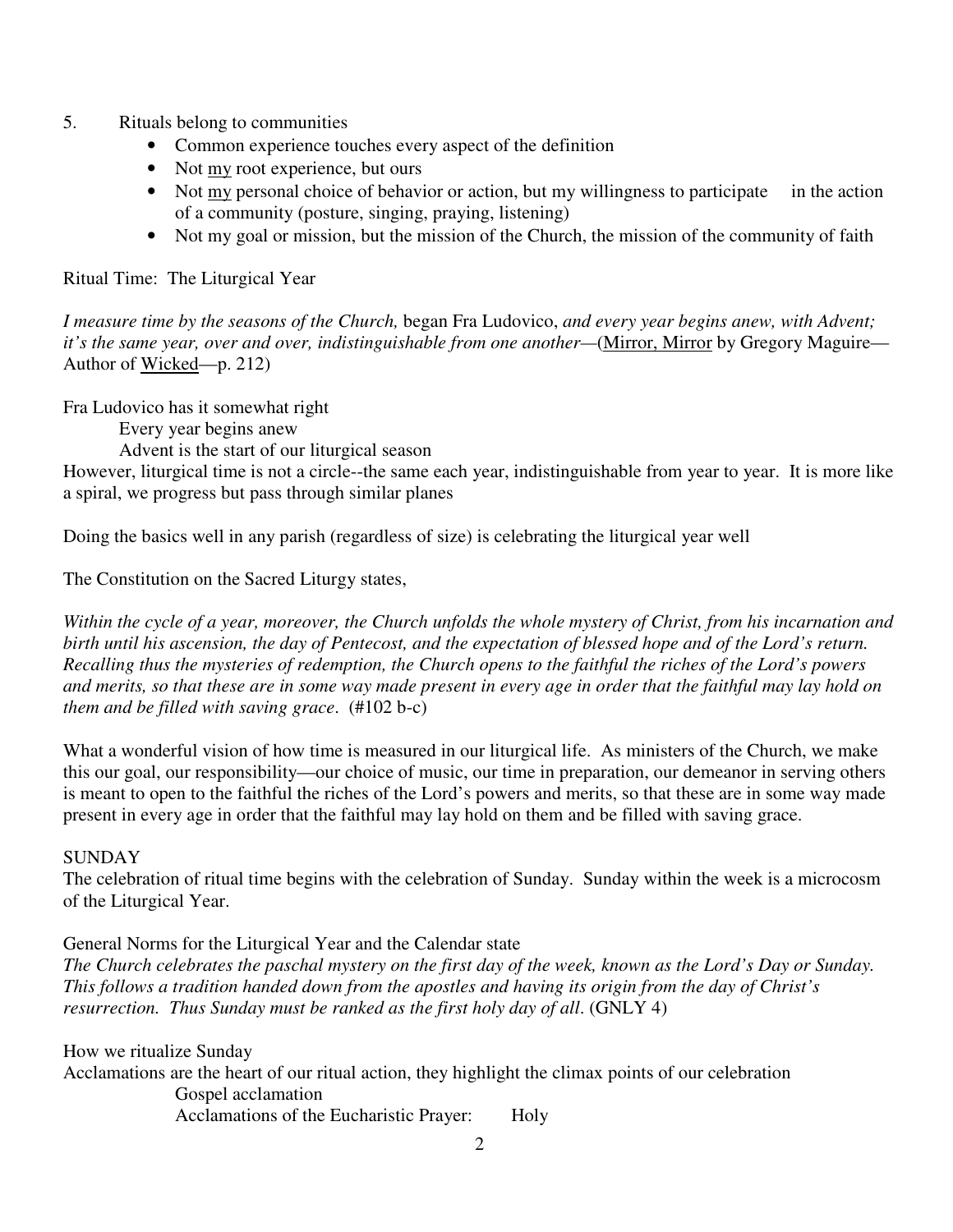Memorial Acclamation Amen Processions represent the people of God in process, moving toward our common goal Opening Song, gathering of the people Communion Song, we do what we are, our action represents us

Other significant moments

 Psalm, sung word of God, not just a "response" but a moment of scripture Parts of the liturgy: Kyrie Gloria Lamb of God

What are the practical implications of this Sunday as the primary feast for us in our ministries? We are going to take a few minutes to consider this in small groups and then report back.

Consistently singing familiar music at significant points in the liturgy each Sunday engrains in our community that sense of "repeated behavior" that is conducive to ritual prayer. When we understand the importance of ritualizing Sunday, we begin to see the poetry of the Liturgical Year. Sunday is expanded to season, stretched in both directions as our celebrations give us the grace of time to prepare, celebrate, and to bask in the glow of the Paschal Mystery.

Our primary liturgical seasons grew around feasts that express the mystery of our faith. General Norms for the Liturgical Year state:

Lent/Triduum/Easter

+The Easter triduum of the passion and resurrection of Christ is the

culmination of the entire liturgical year (GNLY 18)

+The fifty days from Easter Sunday to Pentecost are celebrated in

joyful exultation as one feast day, or better as one "great Sunday." (GNLY 22)

+"These above all others are the days for the *singing* of the Alleluia."

+Lent is a preparation for the celebration of Easter…(GNLY 27)

Advent/Christmas

+Next to the yearly celebration of the paschal mystery, the Church

- holds most sacred the memorial of Christ's birth and early manifestations. This is the purpose of the Christmas season. (GNLY 32)
- +Advent has a twofold character: as a season to prepare for Christmas when Christ's first coming to us is remembered; as a season when that remembrance directs the mind and heart to await Christ's Second Coming at the end of time. Advent is thus a period for devout and joyful expectation. (GNLY 39)

### Ordinary Time

 Apart from these seasonal feasts we celebrate 33 or 34 weeks that are "devoted to the mystery of Christ in all its aspects." (GNLY #43), time that is marked by a progression of readings from scripture that takes us from the beginning to the end of Christ's life and ministry.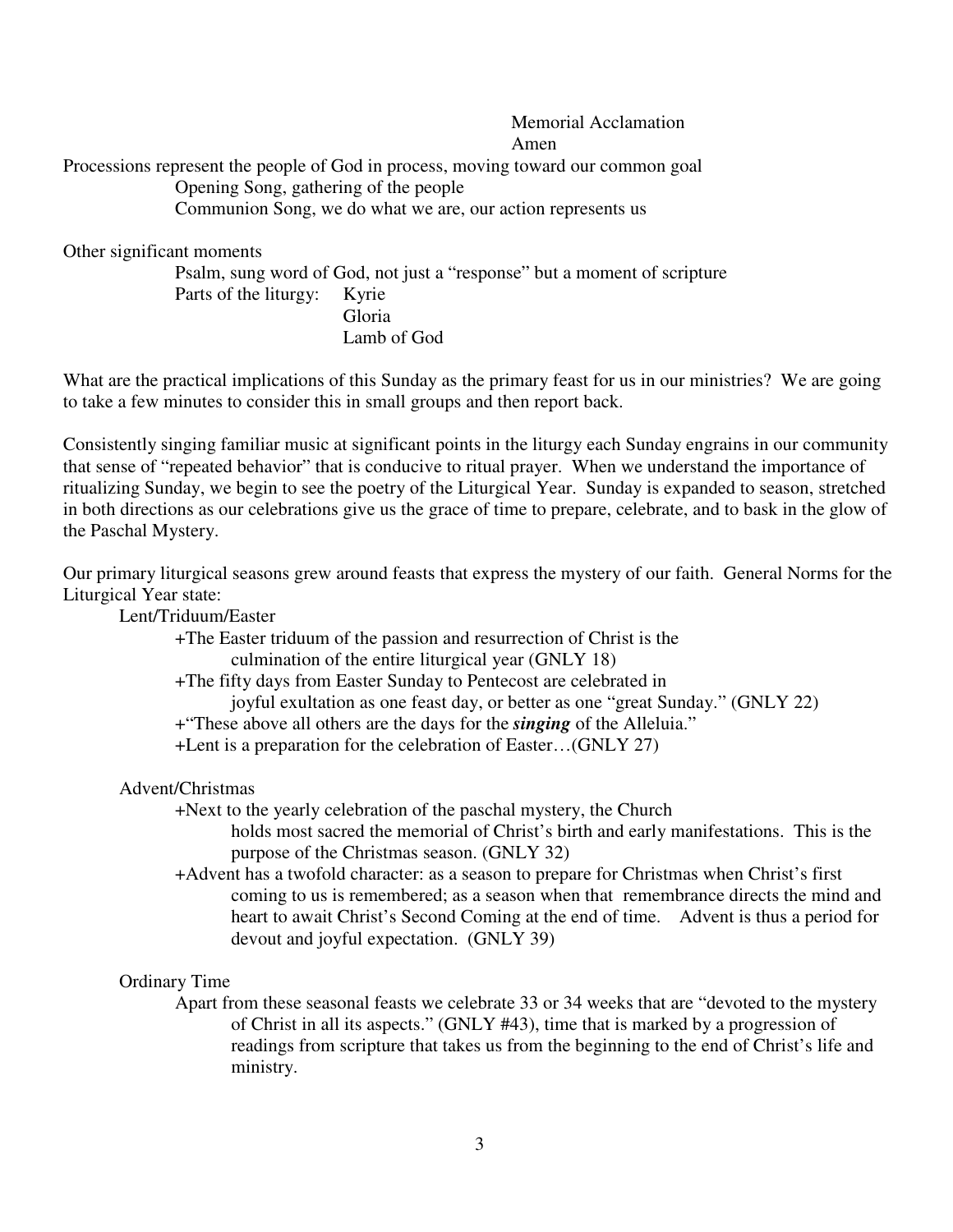Seasonal planning is a key to the liturgical life of any community. It dictates the ebb and flow of who we are and what we do. As pastoral musicians, when we tap into the rhythm of liturgical seasons, we set the stage for doing the basics well.

Ritual is

 A human activity, something we do Creatively give life, it demands something of who we are Expected patterns of behavior or rules of action, the forms that allow us to function

As we do our part in the preparation of liturgical celebrations, regardless of the size or location of our parish, the crucial questions become,

"What are the basics?" (acclamations, processions and the psalm)

"What can we do well?"

It is better for us and for our communities to do well those things that we can do well, and to build on that over time, rather than to try to do everything and end up with mediocrity.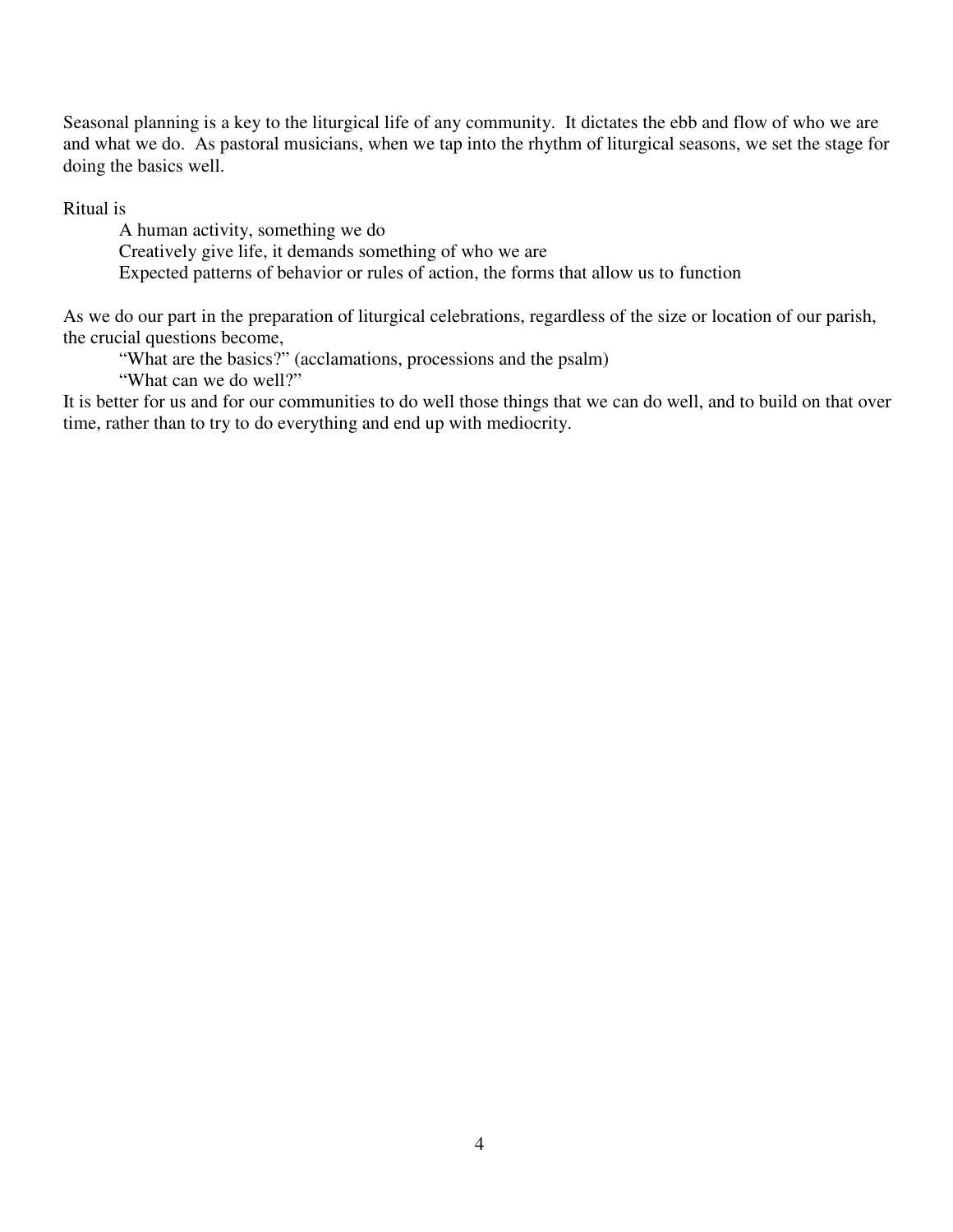### **RESOURCES FOR COMMUNITIES SMALL IN NUMBER LARGE IN FAITH**

Tom Porter Professor of Music University of Mary tjporter@umary.edu

### PREFACE

Selections from *Dakota: A Spiritual Geography*

How do we tell the truth in a small town? Is it possible to write it? Certainly, great literature might come out of the lives of ordinary people on the farms and ranches and little towns of the Plains, but are the people who farm, the people working in those towns, writing it? The truth, the whole truth, tends to be complex, its contentments and joys wrestled out of doubt, pain, change. How to tell the truth in a small town, where, if a discouraging word is heard, it is not for public consumption?

Artists are suspect in American society, as they bring uncomfortable truths to the surface. But the silence (in a small town) disturbs some who seek after truth.

Perhaps it will be another generation before the story of these days can be told. Perhaps, given the distance that the passage of time can provide, they will give us back the truth about ourselves. Whether or not we will listen, I cannot say.

### INTRODUCTION

Liturgy demands a willingness to be vulnerable, to be open, to share the most intimate part of human experience (relationship with our creator and relationship with one another). In small communities we do not have the gift of anonymity…we live together, work together, fight with each other, raise our children together, experience the highs and lows of emotions. People know our dirty little secrets and we know theirs, and this complicates liturgy—it makes it real in ways that larger parishes spend countless hours trying to recreate.

We are here today to talk about resources for pastoral musicians in smaller communities. I have some experiences to share; we have some music to sing. However, I believe your best resources are:

### CHURCH TEXTS

 Constitution on the Sacred Liturgy GIRM—having an understanding of the ritual flow General Norms for the Liturgical Year Sing to the Lord Lectionary—the word of God as starting point for liturgical preparation Sacramentary—going through the ritual texts for the season

These are our primary sources for liturgy preparation. They are resources that we must read and re-read as liturgical ministers and servants of our community. They keep us grounded and focused on the spirit and the intention of the Church.

*The full and active participation by all the people is the aim to be considered before all else, for it is the primary and indispensable source from which the faithful are to derive the true Christian spirit.* (CSL 14)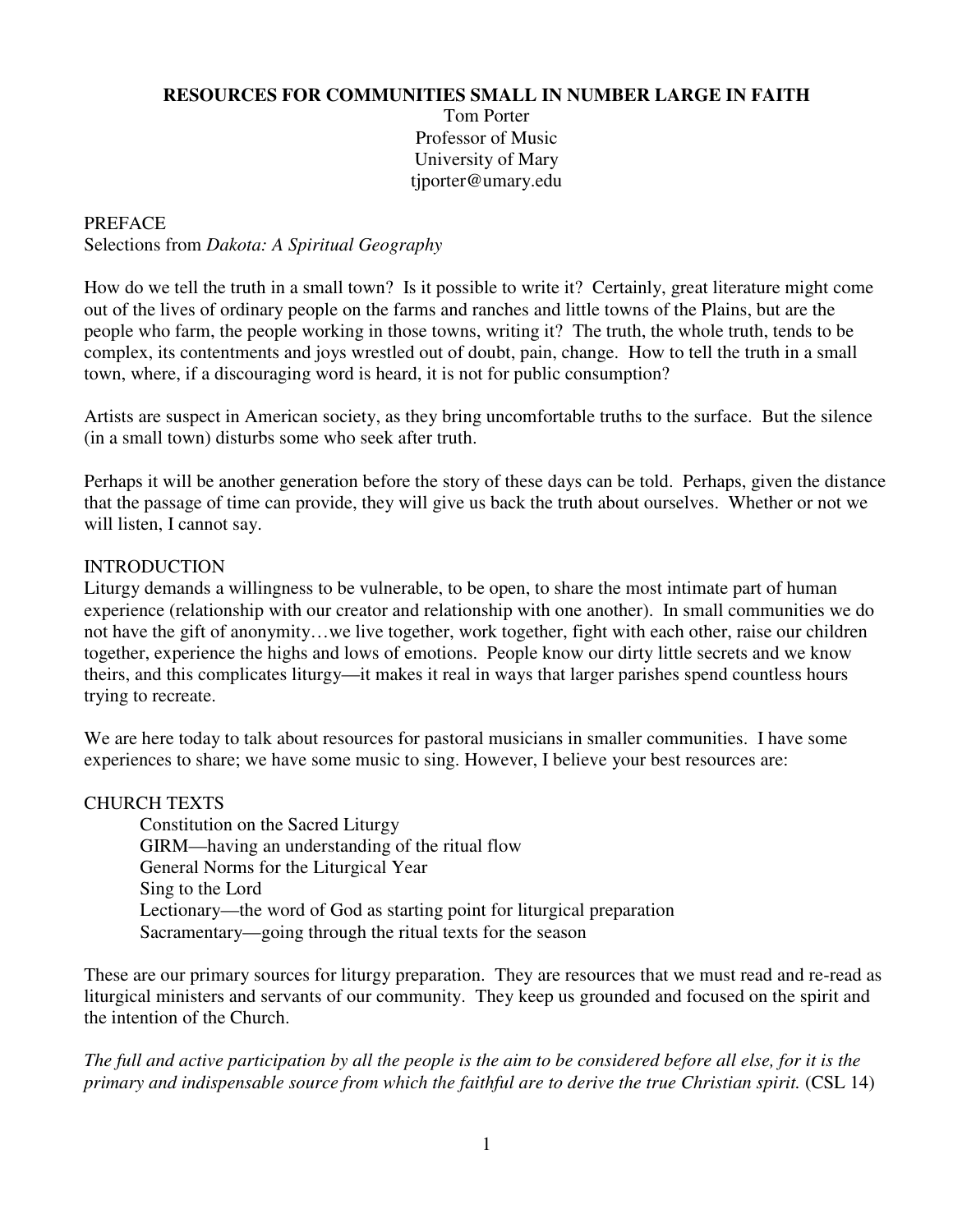*The musical tradition of the universal Church is a treasure of inestimable value, greater even than that of any other art…as sacred song closely bound to the text, it forms a necessary or integral part of the solemn liturgy…Therefore sacred music will be the more holy the more closely it is joined to the liturgical rite, whether by adding delight to prayer, fostering oneness of spirit, or investing the rites with greater solemnity.* (CSL #112) (Texts consistent…#121)

*Great importance should be attached to the use of singing in the celebration of the Mass…preference should be given to those that are more significant and especially to those to be sung by the priest or deacon or reader, with the people responding or by the priest and people together.* (GIRM 40)

*Singing is one of the primary ways that the assembly of the faithful participates actively in the Liturgy. The people are encouraged "to take part by means of acclamations, responses, psalms, antiphons (and) hymns…The musical formation of the assembly must be a continuing concern in order to foster full, conscious, and active participation.* (STL 26)

The Church places tremendous value and a tremendous burden of responsibility on its musicians. It is so much more than picking an Opening Song, Offertory Song, Communion Song and Closing Song. It is participating in the ritual action of the liturgy; it is knowing what the ritual is about (knowing the sources) and investing our own knowledge and experiences (being the sources). It is a willingness to let go of personal preferences when they come in conflict with what is best for the assembly, the season, the liturgy.

Parish Resource: Who are your resources? What are your resources?

Liturgy Committee Pastor Musician **Catechist** Environment Volunteer Ministry Coordinator Members at large, giving the perspective of the person in the pew

### PARISH PRACTICES

There is a progression that we must recognize as pastoral musicians in order for our community to have a positive ritual experience of music in the liturgy.

Hear it (in our ear)

- Most people do not read music, they learn it by rote
- If we give them a song in bites that are too large to manage, they will not be successful in moving to the next level

Learn it (in our mind)

- As musicians, how do we successfully learn music?
- How do we teach piano students, voice students, choir members, etc. a new piece of music?
- How do we teach music to our assembly? Are we good and patient teachers who enable the process of learning?

Sing it (in our voice)

• Once we as a community have a piece "in our ear" and we have an understanding of form and direction, we can sing it with confidence. When we are talking about the basics of ritual planning, this is the minimum level that we want for our basics, our acclamations and our processions.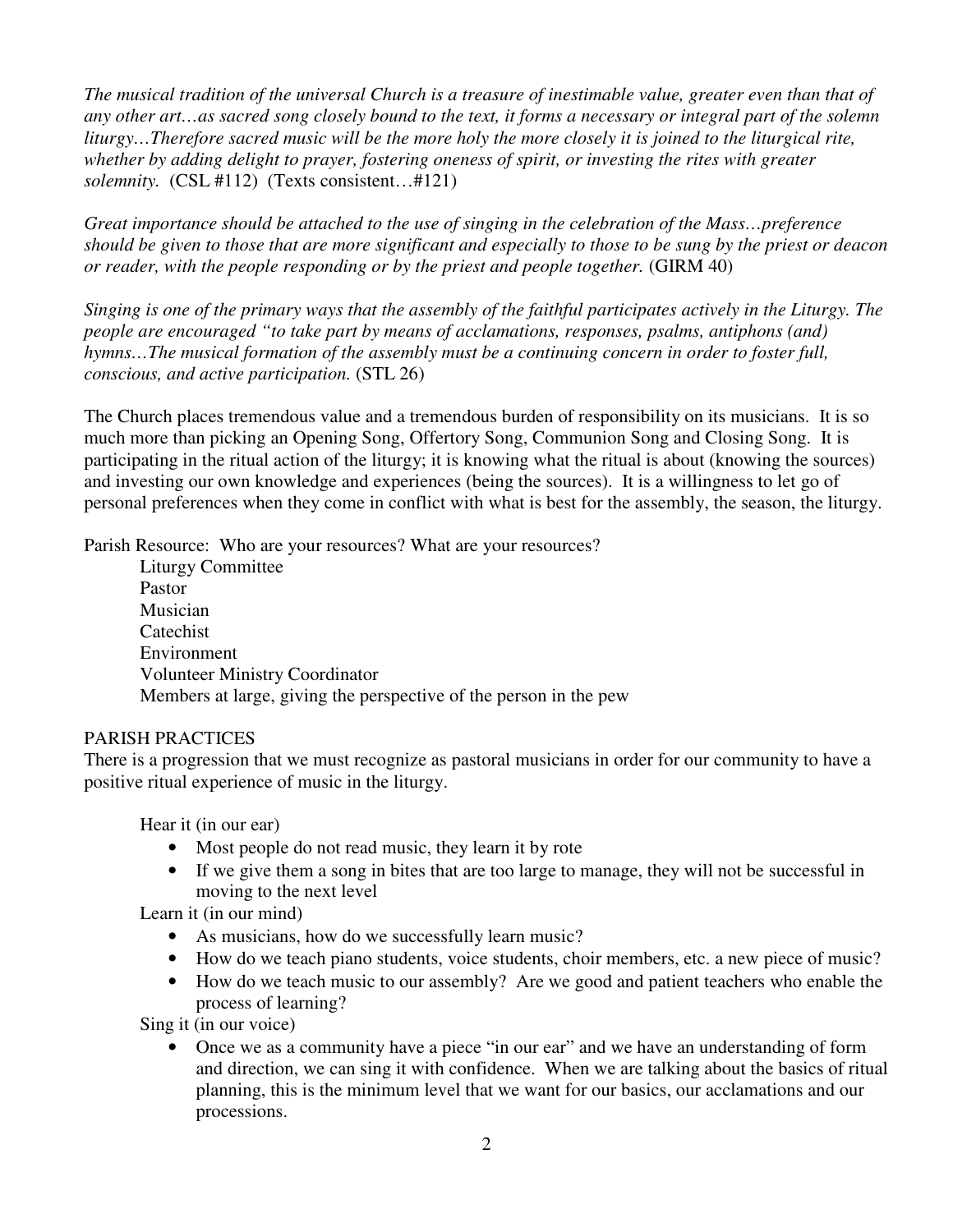Pray it (in our heart)

• There are songs every community knows and prays. They are the songs we "know by" heart."

With this in mind, the first examination of parish practices is to make an inventory of music (hymns, acclamations, other mass parts, special music) and to designate it into the four categories, hear it, learn it, sing it, pray it. At the same time, we can divide it into seasons.

I like using excel files for data because I can set up my own fields and, once entered, can access the information in any category. A basic database might contain the following information:

| Title    | Season    | Text      | Style      | Level          | Choir | Instruments    |
|----------|-----------|-----------|------------|----------------|-------|----------------|
| O Come,  | Advent    | $\Omega$  | Procession | 4              | Yes   | C instrument   |
| O Come   |           | antiphons |            |                |       |                |
| Emmanuel |           |           |            |                |       |                |
| O Come,  | Christmas |           | Procession | $\overline{4}$ | Yes   | <b>Brass</b>   |
| All Ye   |           |           |            |                |       |                |
| Faithful |           |           |            |                |       |                |
| Tree of  | Lent      | Haugen    | Procession | $\overline{2}$ | Yes   | N <sub>o</sub> |
| Life     |           |           |            |                |       |                |
|          |           |           |            |                |       |                |

It seems like a lot of trouble. Don't we all have enough to do? But the alternative is to rely on whatever hits us at the moment. Our ministry is too important for that. Our choices shape people's prayer, and we should always remember the weight of that responsibility.

Using this model, think of the categories in terms of one song you used this past year. What other categories would be helpful to you? (e.g. library numbers of choir pieces, composer, hymnal number, whether or not a lower key accompaniment is available)

# LITURGICAL YEAR

The next step in building your resource is to consider the essential musical elements of the liturgy within the context of the liturgical year.

(Dialogues: would be consistent throughout the year)

The heart of the planned liturgical music is the acclamations. Inventory your current acclamations if you have more than one set that people know, and use them to define time. If possible, begin by designating three sets of acclamations, one for each liturgical season.

Advent/Christmas Lent/Triduum/Easter Ordinary Time

Think of the season as a whole, then consider how to distinguish the joyful preparation of Advent from the fulfillment of Christmas using the same music...What would you do? (accompaniment, obbligato, descant, tempo) How do we dress up the music for the season of Easter (not just Easter Sunday)?

The idea behind this is that the parish has a set of acclamations that belong in category 4, prayable, or at least in category 3, singable and on the edge of being sung prayer. If you have musicians who pride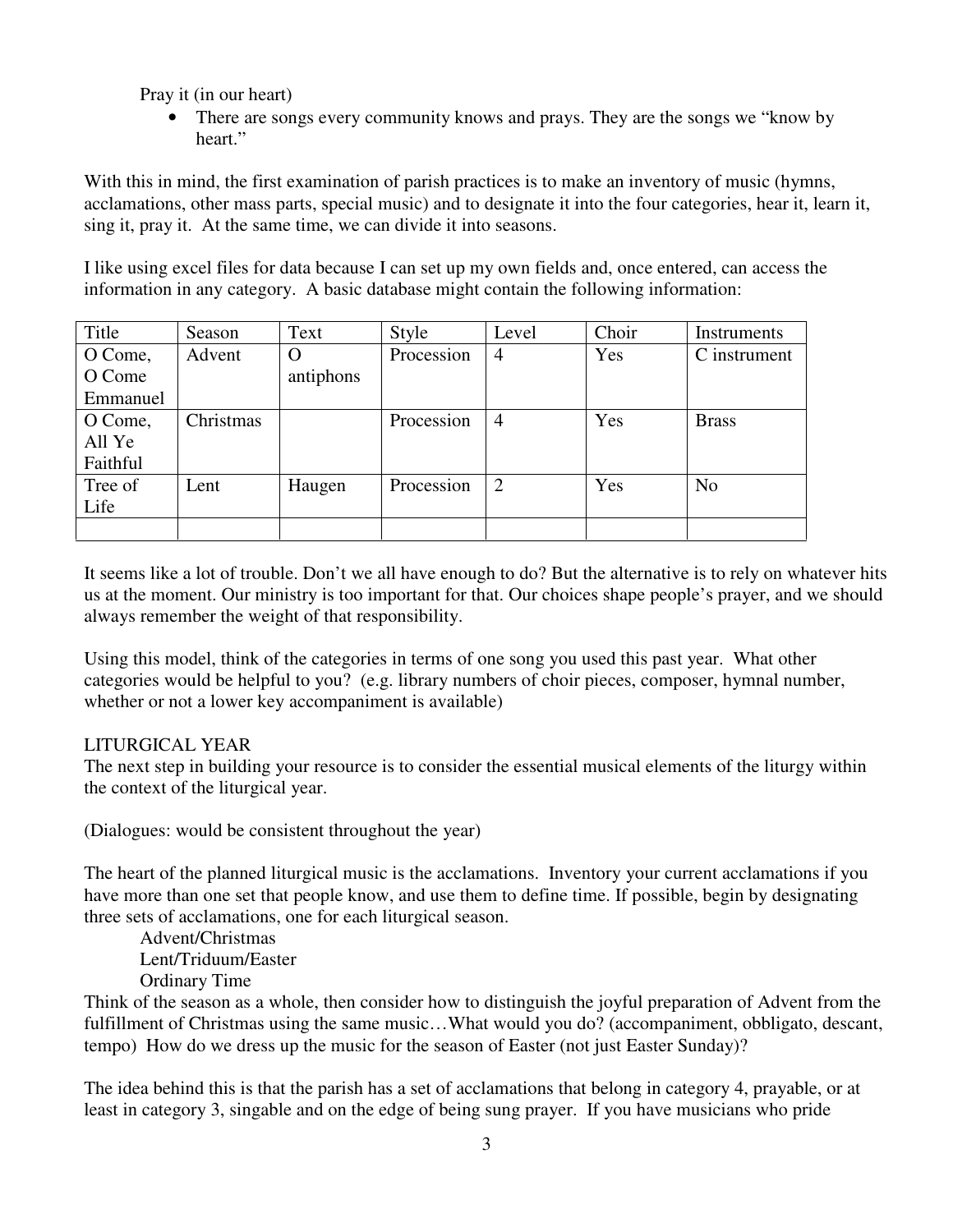themselves on the individuality of their music (e.g. the contemporary group or the adult choir) it is important to find music that bridges the gap, that everyone can take ownership in. Acclamations belong to the parish and not the individual. This is that willingness to let go of personal preferences when they come in conflict with what is best for the assembly, the season, the liturgy.

A second category for our music inventory is processions. Here is a bit of information from the Church documents:

*When the people are gathered, and as the Priest enters with the Deacon and ministers, the Entrance Chant begins. Its purpose is to open the celebration, foster the unity of those who have been gathered, introduce their thoughts to the mystery of the liturgical time or festivity, and accompany the procession of the Priest and ministers.* (GIRM 47).

*While the Priest is receiving the Sacrament, the Communion Chant is begun, its purpose being to express the spiritual union of the communicants by means of the unity of their voices, to show gladness of heart, and to bring out more clearly the "communitarian" character of the procession to receive the Eucharist.* (GIRM 86, also n. 159)

The two major processions have very different personalities. The first is a gathering of the people of God. The second is a sign of the unity that we achieve as we partake in the Eucharistic meal. The action of each procession dictates the language and style of each song.

These two processions have priority in liturgical planning and in terms of the parish's level of ability. They are not good points to teach new music…the assembly should be able to sing them, to pray them; it would be important that these pieces have achieved a Level 4 in our parish so that they can truly be moments of prayer.

Next we might consider the psalm. The psalm is a unique feature because it is sung scripture, the Word of God. (STL adds an additional musical role to the Liturgy, the Psalmist) In seasonal planning we may choose to use a seasonal psalm (in which case you would select one for the Advent season and a different one for Christmas) or you might select a familiar psalm tone you're your parish repertoire and set the psalms for the entire season (Advent and Christmas) to the same tone. The music ties the season together, while the texts express the individual Sundays.

### OVERALL

There should not be more than one song per season at Level 1 or 2. Special music by a choir or soloists, or introducing the refrain of a song to the assembly and having cantor sing verses are ways to include new music without placing the burden of learning it on the assembly. It is important to allow choirs, cantors, solo singers and instrumentalists opportunities to share their gifts with the community. You will not sustain interest in a choir if they only sing the same thing as the assembly.

When we introduce a new seasonal song, we are really making it a long-term commitment—if we only get to use this Advent song for 4 weeks, and we expect the congregation to grow into praying it, we should consider how that is going to happen over the course of years, not one season. If it doesn't have that kind of staying power, it is probably best left to special music by a soloist or choir.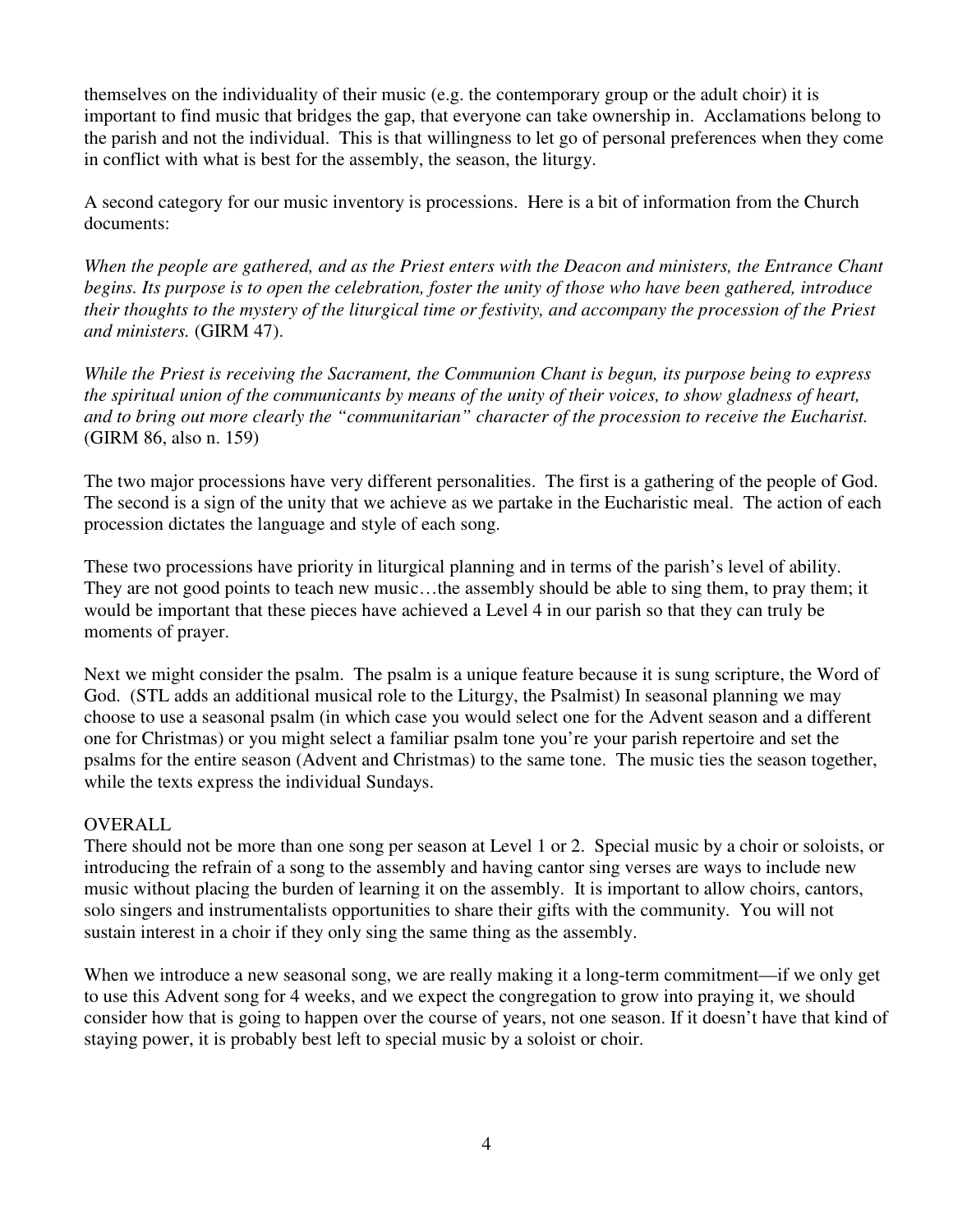## BACK TO REALITY

If your best resources are the church documents, your parish personnel, your parish practices, and your own experiences, you will not be swept away by fads. When we as pastoral musicians seek to implement change, the things that affect the congregation are best accomplished in baby steps. Be patient. Regardless of how small our parish is, the church is a big organism and moves slowly.

Sometimes being from a smaller parish enables us to do simplicity well and better than our counterparts in larger parishes. The General Instruction gives us good focus (even though it is in reference to décor):

*Church décor should seek to achieve noble simplicity rather than ostentation. The choice of materials for church appointments must be marked by concern for genuineness and by the intent to foster instruction of the faithful and the dignity of the place of worship.* (GIRM 292)

How might we apply this directive to music or other areas of our responsibility? We have talked about the season of Advent—Christmas. How might do we make it look and sound noble yet simple?

Look

|       | Vessels, furnishings, vestments, decor                                          |
|-------|---------------------------------------------------------------------------------|
|       | Focus; non-repetition of symbols                                                |
| Sound |                                                                                 |
|       | Acclamations (same for all parish liturgies)                                    |
|       | A cappella singing on purpose                                                   |
| Smell |                                                                                 |
|       | Scent of pine from Advent wreath to Christmas tree                              |
| Taste |                                                                                 |
|       | Could Advent/Christmas "taste" different than Lent/Easter? What are the         |
|       | possibilities? Could we have communion under both forms for the entire seasons? |
|       | Gestures and postures                                                           |
| Feel  |                                                                                 |
|       | Consistent ritual patterns – unity of the season                                |
|       |                                                                                 |

### SILENCE (Stillness)

*Music arises out of silence and returns to silence.* (STL 118) *Sacred silence also, as part of the celebration, is to be observed at the designated times*. (GIRM 45)

*The Liturgy of the Word is to be celebrated in such a way as to favor meditation, and so any kind of haste such as hinders recollection is clearly to be avoided. In the course of it, brief periods of silence are also appropriate, accommodated to the assembled congregation; by means of these, under the action of the Holy Spirit, the Word of God may be grasped by the heart and a response through prayer may be prepared.* (GIRM #56).

*After communion, the priest and people may spend some time praying silently*. (GIRM 88)

Well placed and observed silence (with those in ministry serving as examples) costs nothing and can be implemented in any parish, regardless of size.